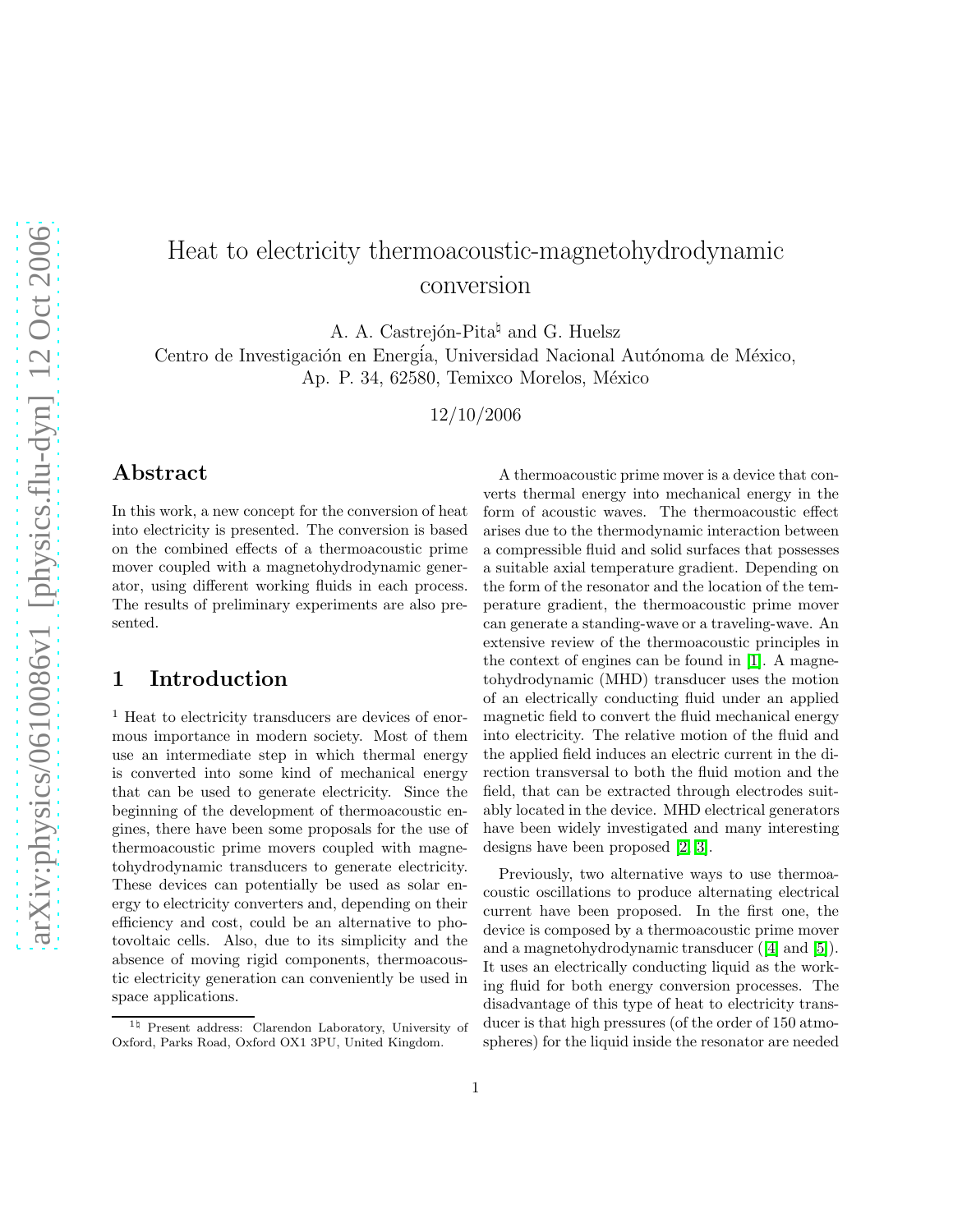in order to generate the acoustic oscillations. In the second alternative, the oscillatory pressure wave in a gas generated by the thermoacoustic effect is used to drive an electrically conducting piston in the presence of a magnetic field to generate electric power [\[6\]](#page-4-2).

In this paper, a third alternative for the use of thermoacoustic oscillations to produce electricity is presented.

#### 2 Description of the concept

The alternative proposed in this work is similar to the first one, it uses a thermoacoustic prime mover and a magnetohydrodynamic transducer. The originality of this new concept consists in the use of two working fluids separated by gravity, a gas for the thermoacoustic prime mover and an electrically conducting liquid for the magnetohydrodynamic transducer.

The heat to electricity transducer is composed of a thermoacoustic prime mover, a U-tube partially filled with the liquid and a MHD Faraday generator. The thermoacoustic prime mover and the liquid in U-tube form a coupled oscillators system. In the bottom of the U-tube a conventional MHD Faraday generator is located. The oscillatory motion of the electrically conducting liquid under the magnetic field generates an alternate electric potential difference at the electrodes. In this way, it is possible to extract electrical power from the generator when a load is connected to the electrodes through an external circuit.

#### 3 Preliminary experiments

To specify the concept a simple device is constructed. The thermoacoustic prime mover resonator is a Helmholtz one[\[7\]](#page-4-3), filled with air. The Helmholtz resonator is formed by a spherical cavity and a straight tube which is connected to an U-shaped tube. The lowermost section of the sphere of the resonator is surrounded by an electrical resistance that generates a temperature axial gradient on the tube near their upper part. When the imposed temperature gradient is appropriate, a thermoacoustic wave is generated in the air inside the Helmholtz resonator which, in turn, drives an oscillatory motion of an electrolyte inside the U-tube. In the bottom of the U-tube a conventional MHD Faraday generator is located. It consists of a duct of square cross-section where two permanent magnets are placed in opposite electrically insulated walls in such a way that the resulting magnetic field is perpendicular to the oscillatory motion of the electrolyte. Two electrodes are located at the other pair of walls in the region where the magnetic field is more intense. The geometry of the transducer is shown in figure [\(1\)](#page-1-0). The oscillatory motion of the electrolyte under the magnetic field generates an alternate electric potential difference at the electrodes. In this way, it is possible to extract electrical power from the generator when a load is connected to the electrodes through an external circuit.



<span id="page-1-0"></span>Figure 1: Sketch of the heat to electricity thermoacoustic-MHD transducer.

The sphere and the tubes used in the experiments (except for the lower part of the U-tube) are made of soda-lime glass with a wall thickness of 1.5 mm. The diameter of the sphere is 38 mm and the internal diameter of the tubes is 5 mm. The poor thermal conductivity of the glass helps to generates a large enough temperature axial gradient in the tube near the heated zone. The temperature of the external wall of the heated zone  $(T_h)$  is monitored with a thermocouple. The lower part of the U-tube is a plastic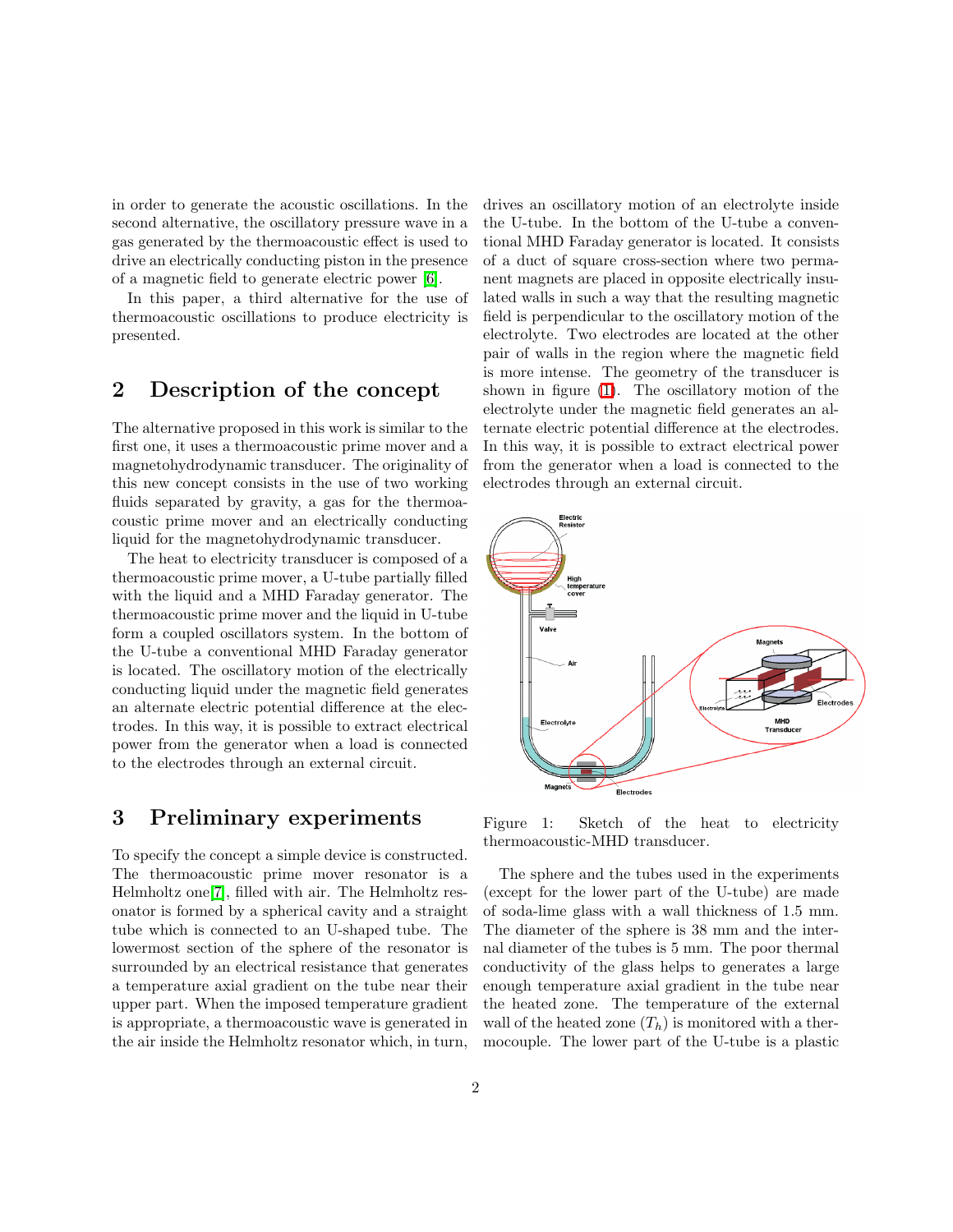duct of external rectangular cross section of 8.00 mm  $\times7.76$  mm and a wall thickness of 0.7 mm. The total length of the tubes  $L = L_h + L_u + L_o$  is 35 cm, where  $L_h$  is the length of a thermoacoustic tube,  $L_u$ is the length of the liquid column in the U-tube, and  $L<sub>o</sub>$  is the length of the open tube filled with air. The electrolyte used for this preliminary test is a saturated sodium bicarbonate aqueous solution (electrical conductivity of  $6.4\Omega^{-1}m^{-1}$ ). Neodyum magnets of circular cylinder shape, 19 mm in diameter, 10 mm height, with a maximum magnetic field strength of 0.3 Tesla at the center of the circular face, were used. The electrodes are made of copper plates of 6 mm long and 4 mm high placed on lateral walls inside the tube. The distance between electrodes  $(d)$  is 6 mm. Thin wires welded to the electrodes go through small holes drilled on the plastic duct wall so that an external circuit can be connected. The potential difference between the two electrodes was real-time measured with an oscilloscope and digitalized by an HP 3709 data acquisition system. The axial oscillatory velocity of the electrolyte, at the center of one of the vertical tubes, was measured using a DAN-TEC laser Doppler anemometer (LDA). The magnitude of the frequency spectrum was obtained using Lomb normalized periodograms [\[8\]](#page-4-4).

With a fixed temperature  $T_h = 350$ °C, the length of the liquid column was varied to obtain the maximum liquid column oscillation. LDA measurements confirmed that maximum oscillation, obtained for a  $L_h = 14$  cm, and  $l_u = 11$  cm, was achieved when the oscillation frequency  $5.3 \pm 0.1$  Hz is close to the thermoacoustic optimum frequency  $\sim$  7 Hz, given by the diameter of the tube [\[1\]](#page-3-0). The experimental results reported in the following are obtained for this lengths relation, all this experiments were made for open circuit conditions.

As an example of the LDA measurement results, the axial oscillatory velocity of the electrolyte  $(u)$  and its frequency spectrum and  $T_h = 510^{\circ}\text{C}, T_c = 30^{\circ}\text{C}$ conditions are shown in figures [2](#page-2-0) and [3.](#page-3-3) From them, the amplitude of the oscillatory velocity and the frequency are obtained, being  $u_a = 0.848 \pm 0.005$  m/s and  $f_0 = 5.6 \pm 0.1$  Hz respectively, the second frequency is  $3f_0 = 16.8 \pm 0.1$  Hz and its magnitude is less than 20% of the magnitude of the fundamental





<span id="page-2-0"></span>Figure 2: Axial oscillatory velocity of the electrolyte (*u*), for  $Th = 510^{\circ}$ C.

The amplitude of the axial velocity  $(u_a)$  of the electrolyte as a function of the temperature  $T_h$  presents hysteresis, as shown in figure [4.](#page-3-4) The upper branch is a monotonously increasing function of the temperature. The frequency of oscillation lightly depends on  $T_h,$  from  $5.2\pm0.1$  Hz for  $T_h=180^oC$  to  $5.6\pm0.1$  Hz for  $T_h = 510^{\circ}C$ .

In figure [5](#page-4-5) the root mean square voltage  $(V_{rms})$ produced by the device as a function of the root mean square velocity of the electrolyte  $(u_{rms})$  is shown; the symbols correspond to experimental results and the dashed line corresponds to a linear fit  $V_{rms} = 0.00006 + 0.0020u_{rms}$ . The theoretical curve  $V_{rms} = Bdu_{rms} = 0.0018u_{rms}$  is presented as a solid line [\[9\]](#page-4-6).

It is possible to extract electrical power from the generator when a load is connected to the electrodes through an external circuit. Since the voltage generated by this simple device is so small, measurements of the extracted electrical power as function of the external load were not performed. A more sophisticated design using two thermoacoustic prime movers connected through the U-tube and optimized fluids and geometry is expected to produced a much higher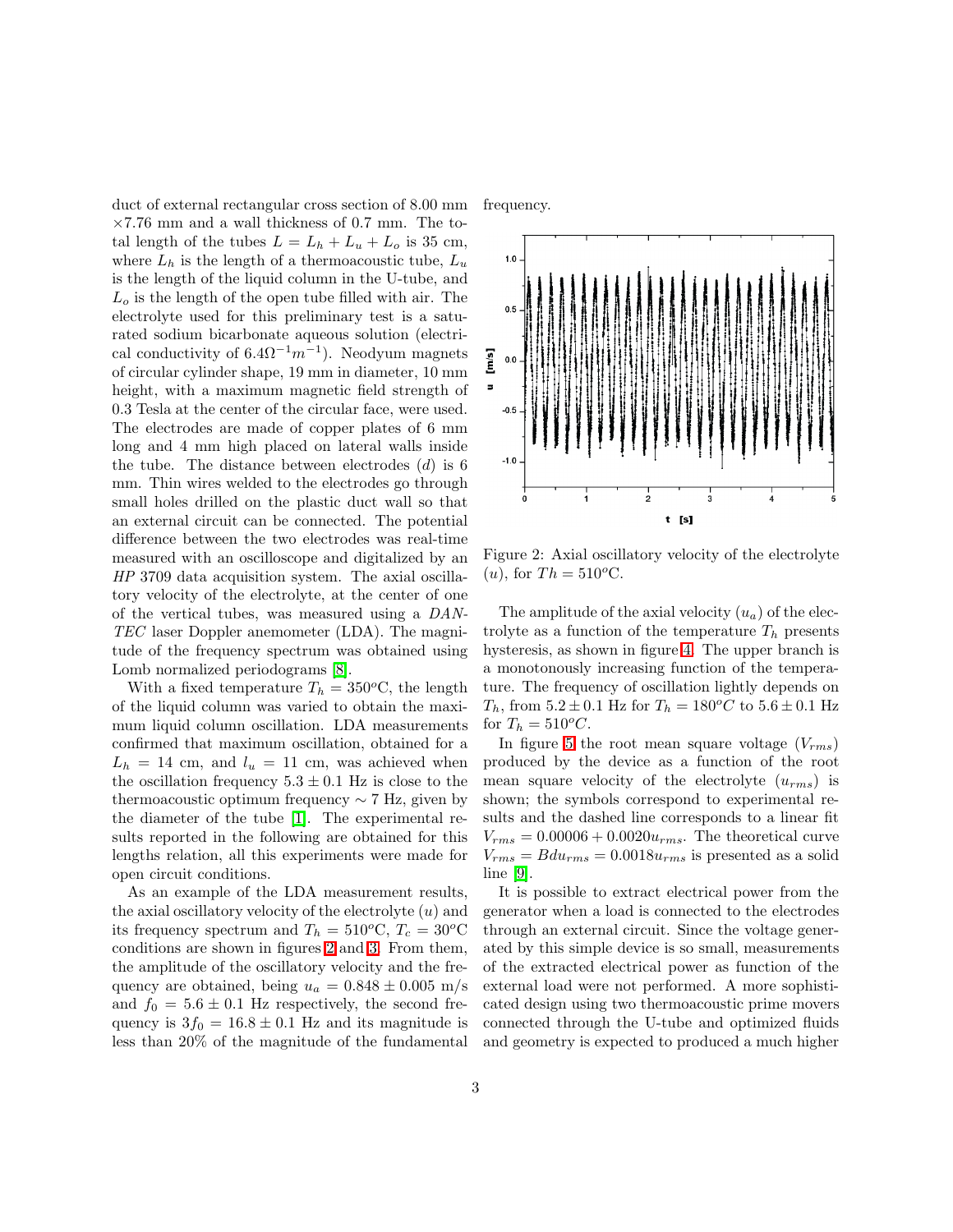



<span id="page-3-3"></span>Figure 3: Frequency spectrum of the axial oscillatory velocity of the electrolyte  $(u)$ , for  $Th = 510^{\circ}$ C.

<span id="page-3-4"></span>Figure 4: Amplitude of the axial velocity  $(u_a)$  of the electrolyte as a function of the temperature  $Th$ .

voltage and consequently, a better overall efficiency.

### 4 Conclusions

A new concept of a heat to electrical power transducer based on the concurrent action of a thermoacoustically produced compressible wave and a magnetohydrodynamic transducer, that uses two fluids, a gas for the thermoacoustic prime mover and an electrical conductor liquid for the magnetohydrodynamic transducer is presented. In principle, this device can be used to generate electricity from a heat source as long as the system is in the presence of gravity or a centrifugal force. The concept is demonstrated with a simple device, but a more sophisticated design using two thermoacoustic prime movers connected through the U-tube and optimized fluids and geometry, is expected to have a much higher overall efficiency. Specially, if the natural frequency of the thermoacoustic prime movers and of the liquid column are commensurable, ideally the same, the oscillation frequency of the coupled system would be optimized. This optimal coupling would lead to larger oscillation amplitudes, and therefore, the efficiency of the device would increase.

#### 5 ACKNOWLEDGEMENTS

This work was supported by the CONACyT U41347- F project. The authors wish to thank Eduardo Ramos and Sergio Cuevas for their comments, and Margarita Miranda and Guillermo Hernández for their technical support.

#### <span id="page-3-0"></span>References

- [1] Swift G.W. 2002 Thermoacoustics: A unifying prespective for some engines and refrigerators (Acoustical Society of America, Sewickley, PA).
- <span id="page-3-1"></span>[2] Branover H. and Unger Y. 1993 Metallurgical technologies, energy conversion, and magnetohydrodynamic flows. Progress in Astronautics and Aeronautics Volume 148.
- <span id="page-3-2"></span>[3] Branover H. and Unger Y. 1998 Progress in fluid flow research: turbulence and applied MHD. Progress in Astronautics and Aeronautics Volume 182.